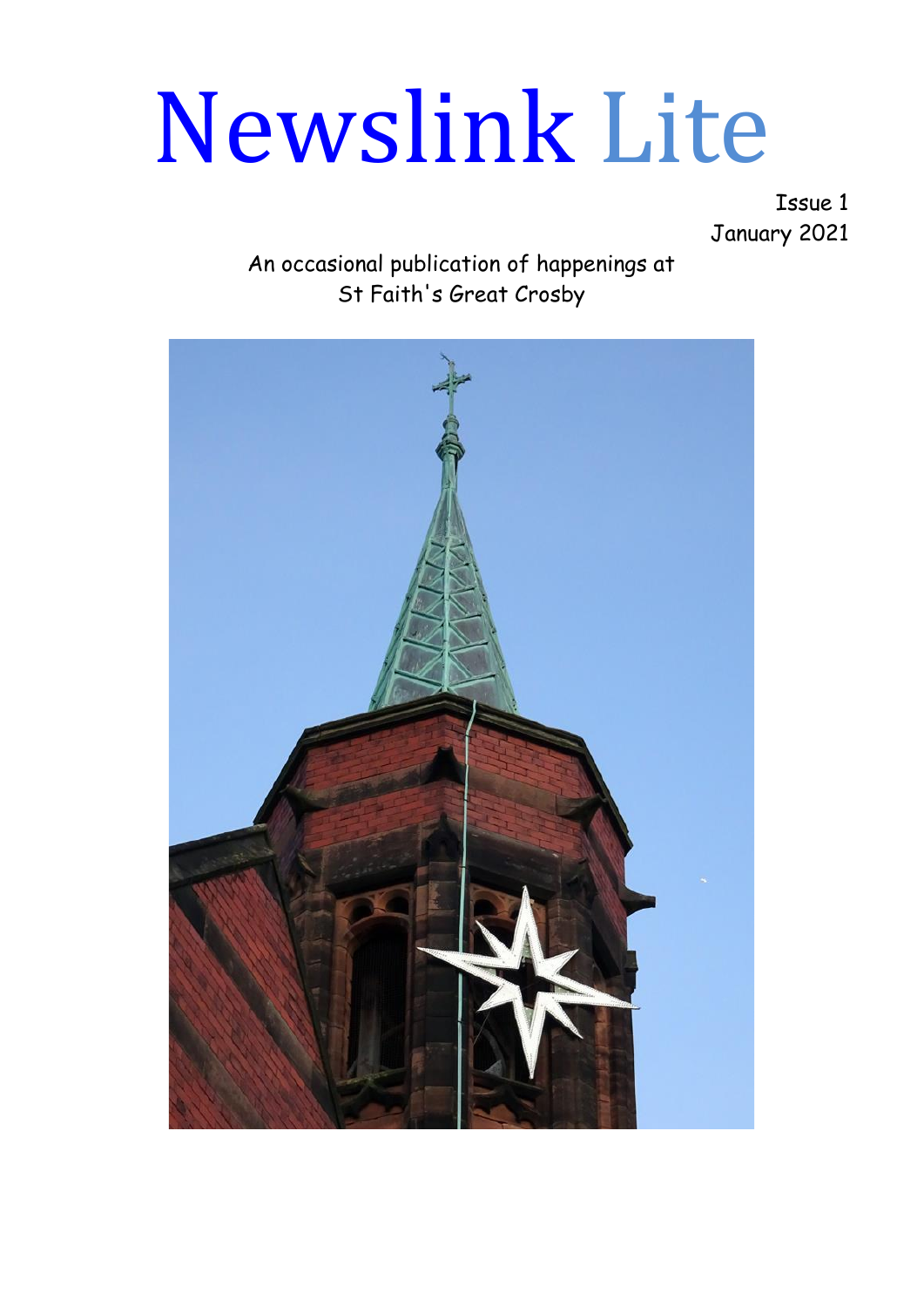After the sad passing of the Founding Editor of Newslink, Chris Price, no one felt that they could follow in his inspired pen strokes and so the events at St Faiths have gone unreported. In an attempt to spread the written word again -

# Newslink Light

- will appear as an occasional publication to bring news of people and events – not with the eloquent panache of Chris, but with the limited abilities of one of his less linguistically able pupils.

It is intended as an opportunity for members of the St Faith's community to hear of the various happenings at their parish church and as a lighthearted forum for general communications.

# Letter from the Vicar

Words, words words! Handwritten words, printed words and words on a computer screen. Words that thrill, words that depress, words that challenge, words that comfort and inspire.

After many years of NewsLink it's time to look anew at how we share our words as a Church. There is still a need for printed words as well as the words on screens that have begun to take their place. Newslink Lite will fill a sorely missed gap that the absence of NewsLink has left over the last year.

At this time, we talk about Jesus being the Word of God, the very being of God that creates life and redeems the lost. The one in whom we beheld grace and truth. Therein lies a challenge for our many words in the coming year.

Fr. John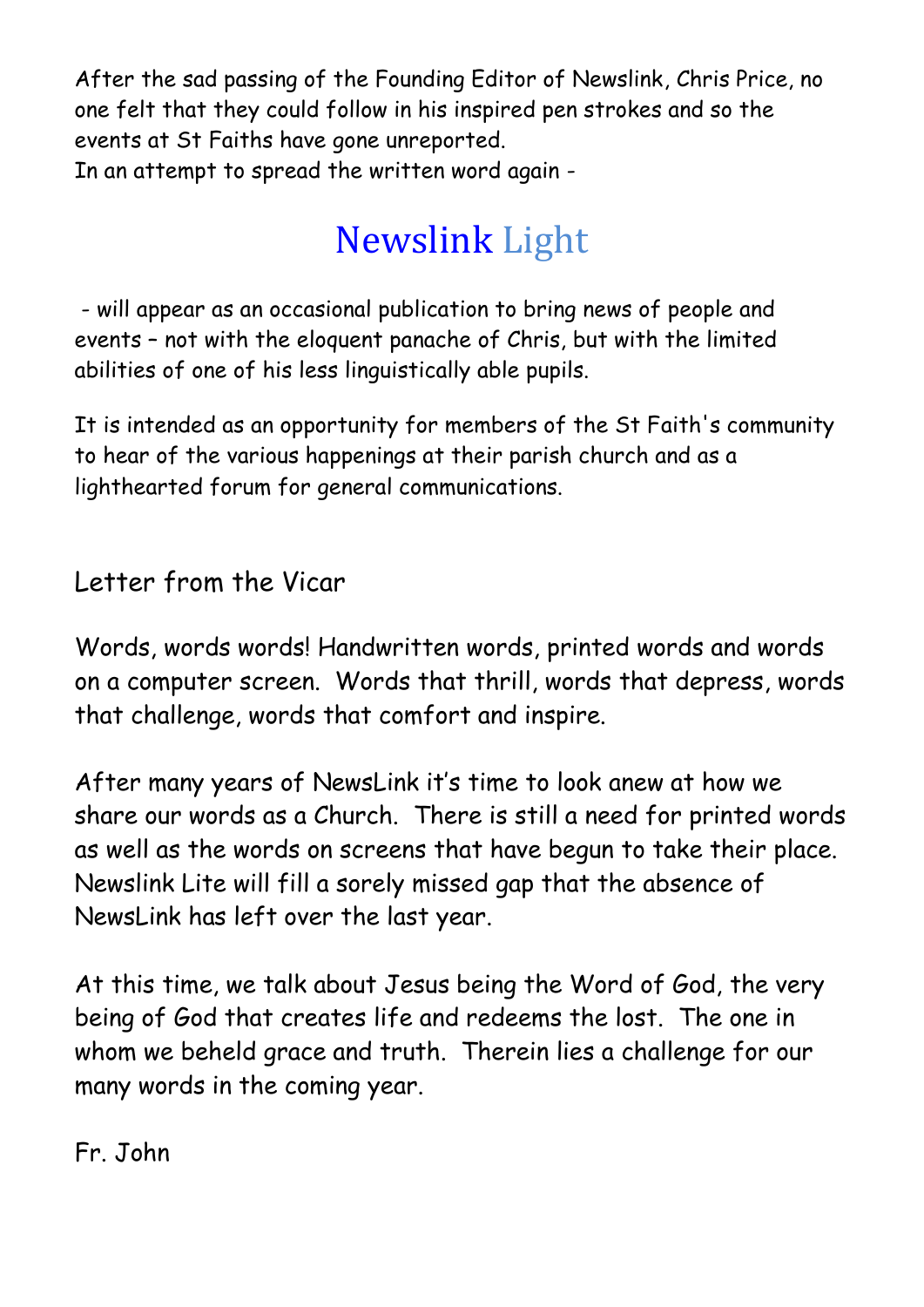## View from the Engineers Desk

Welcome to this first edition of Newslink Litel

It has been many months since the last edition of Newslink and it has become obvious that the friendly monthly chat has been missed by one and all.

Chris Price did a fantastic job over some 40 odd years and was as responsible as anyone for leading St Faith's congregation in matters both spiritual as well as educational and entertaining. His knowledge of literature and his own imagination gave us a guaranteed good read and of course won the National Parish Magazine competition.

Chris always regarded me as rather beyond redemption being a mere Engineer. At school I never fully came to terms with clause analysis and split infinitives, and I drove him mad with my poor spelling and dreadful handwriting. However, during the subsequent 55 years as neighbours, friends and fellow wardens, we became close friends and I think we made a good team.

It will seem odd to write this occasional magazine without Chris "marking" it: -

#### 5/10 See Me.

Professionally I was, I am, and I always will be, an engineer, but that doesn't stop me from writing a few notes and perhaps even trying my hand at poetry. You have been warned!

In these occasional editions of Newslink Lite I shall do my best to entertain, inform and explain some of the happenings at St Faith's, but importantly there will be contributions from the Ministry team and others, and I shall always be grateful for any contributions from you. Initially I am not planning a regular monthly journal but will publish when needed and hopefully keep you all up to date with what happens next. Engineers are always busy so expect a wide range of ramblings and insights.

#### Rick

p.s. So it really is up to you! Pictures of what you did during the lockdowns, your stories and contributions.